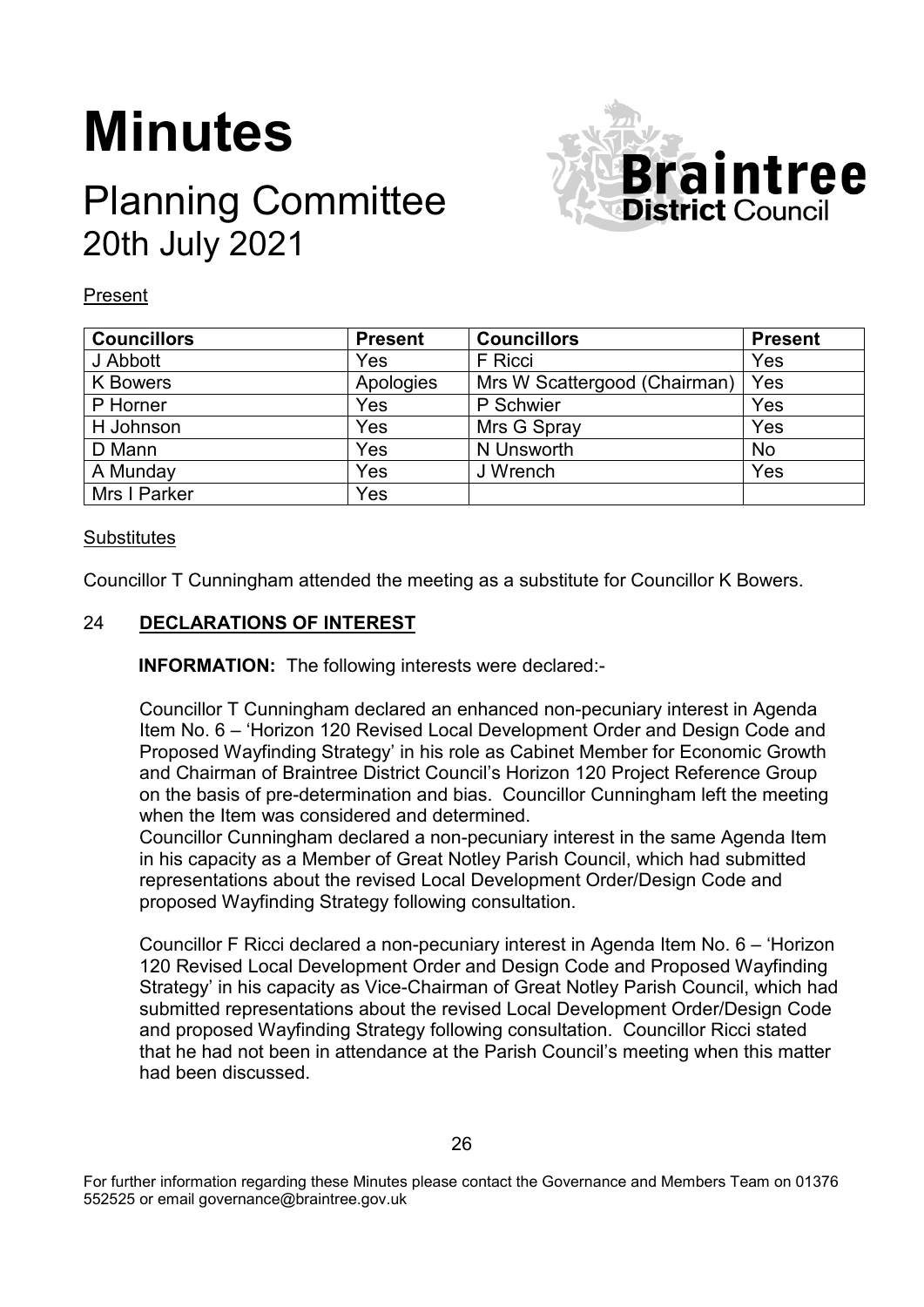Councillor P Schwier declared a non-pecuniary interest in Agenda Item No. 6 – 'Horizon 120 Revised Local Development Order and Design Code and Proposed Wayfinding Strategy' in his role as a Member of Braintree District Council's Horizon 120 Project Reference Group.

Councillor Mrs G Spray declared a non-pecuniary interest in Application No. Application No. 20/02205/REM - land South of Halstead Road, Earls Colne as she had exchanged E-Mails with Earls Colne Parish Council and Braintree District Council Planning Officers regarding the access to the site and she had had a telephone conversation with a member of the public regarding the Planning Committee Agenda. Councillor Mrs Spray stated that she had not declared a view on the application.

In accordance with the Code of Conduct, Councillors remained in the meeting, unless stated otherwise, and took part in the discussion when the Agenda Item/application were considered.

### 25 **MINUTES**

**DECISION:** That the Minutes of the meetings of the Planning Committee held on 8th June 2021 and 22nd June 2021 be approved as a correct record and signed by the Chairman.

#### 26 **QUESTION TIME**

**INFORMATION:** There were two statements made about the following matter. Those people who had registered to participate during Question Time had submitted statements in advance of the meeting and these were referred to at the meeting by the registered speakers immediately prior to the consideration of the application.

Application No. 20/02205/REM - land South of Halstead Road, Earls Colne

Principally, these Minutes record decisions taken only and, where appropriate, the reasons for the decisions.

# 27 **PLANNING APPLICATIONS APPROVED**

Planning Application No. 21/00666/HH - 4 Highlands, Gosfield was determined en bloc.

**DECISION:** That the undermentioned planning applications be approved under the Town and Country Planning Act 1990, including Listed Building Consent where appropriate, subject to the conditions and reasons contained in the Planning Development Manager's report, as amended below. Details of these planning applications are contained in the Register of Planning Applications.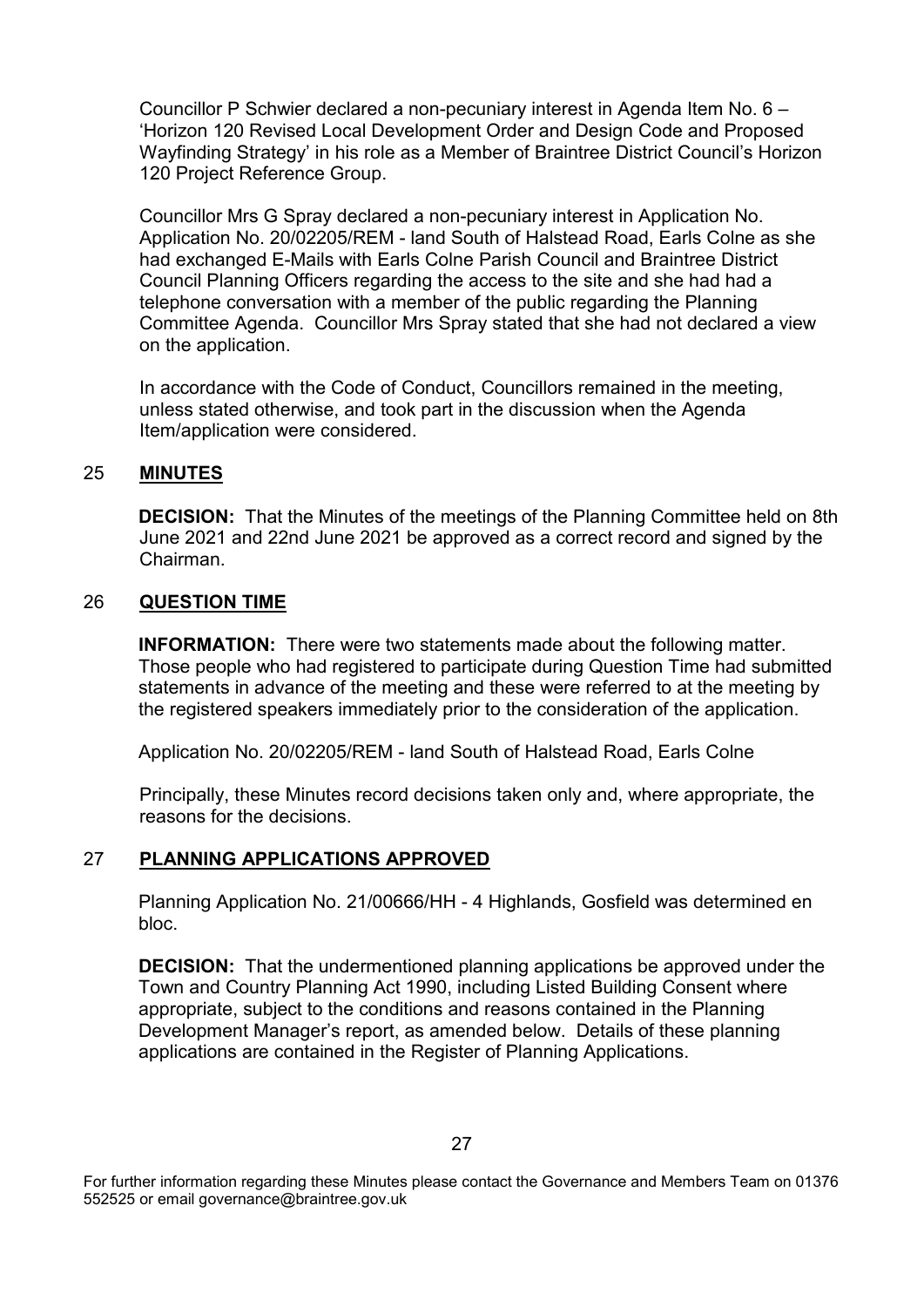| Plan No.                    | Location    | Applicant(s)                    | <b>Proposed Development</b>                                                                                                                                                                                               |
|-----------------------------|-------------|---------------------------------|---------------------------------------------------------------------------------------------------------------------------------------------------------------------------------------------------------------------------|
| *20/02205/REM<br>(APPROVED) | Earls Colne | Persimmon<br><b>Homes Essex</b> | Reserved Matters (relating to<br>scale, appearance, layout<br>and landscaping) made<br>pursuant to Outline Planning<br>Permission ref:<br>15/01580/OUT for 80<br>dwellings, open space and<br>associated ancillary works, |

The Committee approved this application, subject to the amendment of Condition No. 4 and three additional Conditions as follows:-

land South of Halstead Road.

#### Amended Condition

4. The development shall only be carried out in accordance with the full Arboricultural Method Statement completed by SES dated 9th July 2021.

#### Additional Conditions

- 8. The proposed landscaping scheme for the development shall be fully implemented no later than the first planting season following the occupation of the 68th dwelling.
- 9. A 600mm high metal railing, or similar, shall be installed running parallel to and to the North of the new footpath link to Nonancourt Way, in accordance with details submitted to and approved by the Local Planning Authority under the licence required to be granted to facilitate the footpath link works being carried out on Braintree District Council land by the applicant. The railing (or similar) shall be installed at the same time as the new footpath link.
- 10. Electric vehicle charging points shall be provided to all the dwelling houses on the development. The charging points shall be installed prior to the occupation of each dwelling house.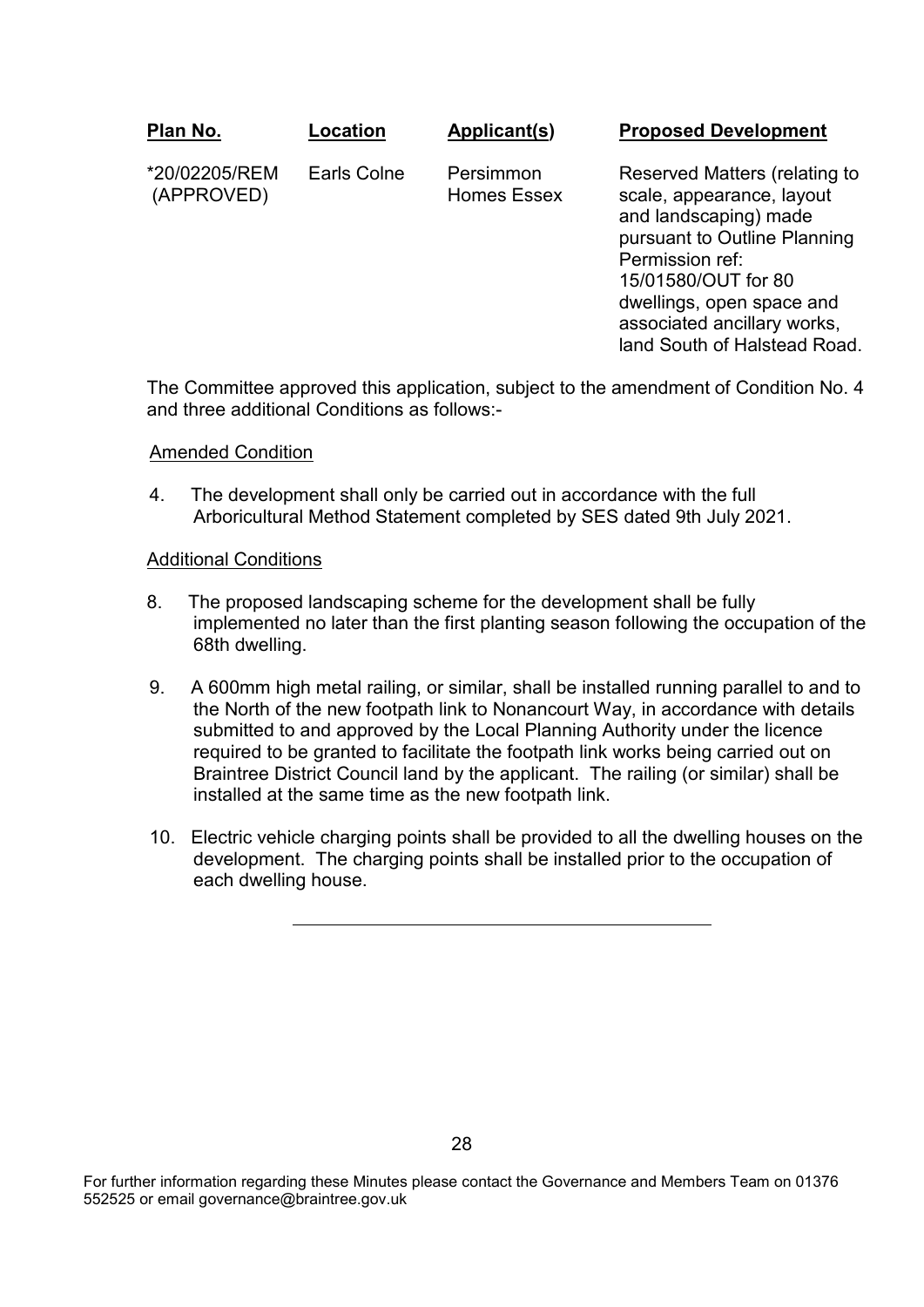**Plan No.**

**Location**

**Applicant(s)**

**Proposed Development**

Mill, 49 Braintree Road.

\*21/00666/HH (APPROVED) Gosfield

Mr M Jarvis

Increase the height of eaves to side extension, change right hand gable end wall to solid wall and substitute rear facing window to side extension with double doors, 4 Highlands.

# 28 **PLANNING APPLICATION REFUSED**

**DECISION:** That the undermentioned planning application be refused for the reasons contained in the Planning Development Manager's report. Details of this planning application are contained in the Register of Planning Applications.

| Plan No.                   | Location | Applicant(s)                               | <b>Proposed Development</b>                                                                                                                                                                           |
|----------------------------|----------|--------------------------------------------|-------------------------------------------------------------------------------------------------------------------------------------------------------------------------------------------------------|
| *20/00694/OUT<br>(REFUSED) | Witham   | <b>Kingsland Stock</b><br><b>Essex Ltd</b> | Outline planning application<br>with all matters reserved -<br>Demolition of existing<br>factory/warehouse unit and<br>construction of new<br>apartment development<br>consisting of 10 flats. Cullen |

# 29 **HORIZON 120 – REVISED LOCAL DEVELOPMENT ORDER AND DESIGN CODE AND PROPOSED WAYFINDING STRATEGY**

**INFORMATION:** Consideration was given to a report on the proposed revision of the Local Development Order (LDO) and accompanying Design Code for the Horizon 120 Business and Innovation Park, and a proposed Wayfinding Strategy for the site.

Braintree District Council had made the LDO in April 2020 pursuant to Section 61A (2) of the Town and Country Planning Act 1990 (as amended). The LDO provided planning permission for the development of a range of employment uses at Horizon 120, subject to conditions and limitations. The LDO was accompanied by a Design Code, which set further parameters for the development of the site, including the design of buildings, landscaping and parking standards.

The Council proposed to make a new LDO for the Horizon 120 site and to amend the accompanying Design Code. A Wayfinding Strategy was also proposed. The proposed revisions to the LDO and Design Code reflected changes in national policy and legislation, including amendments to the Use Classes Order. Other changes were proposed in respect of the floorspace cap and in response to the experience of working with the LDO and the Design Code to date. The proposed changes to the

For further information regarding these Minutes please contact the Governance and Members Team on 01376 552525 or email governance@braintree.gov.uk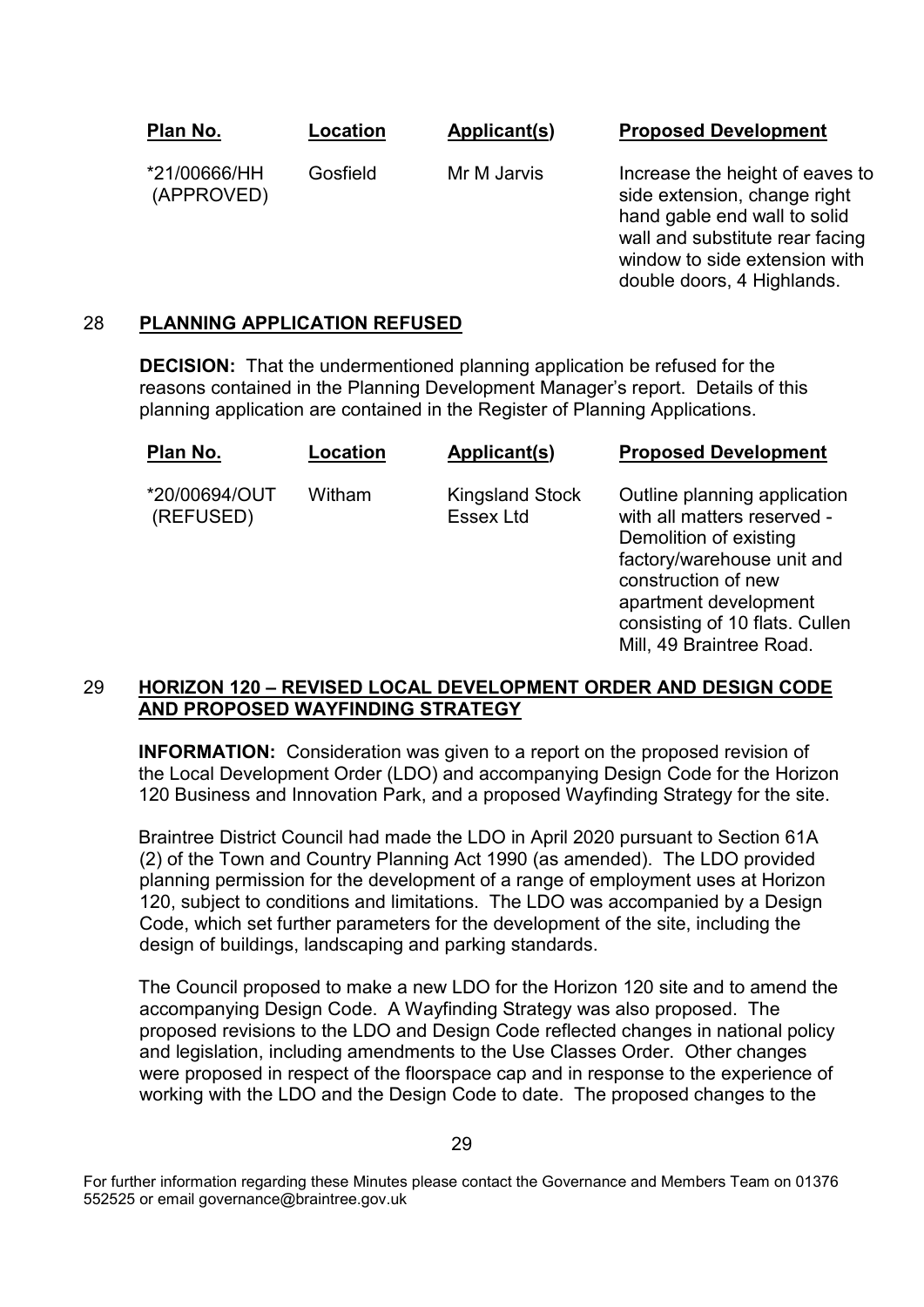LDO were summarised in the Agenda report. No changes were proposed to the arrangement of the Zones across the Horizon 120 site.

It was reported that the Government had amended the Town and Country Planning (Use Classes) Order 1987 to provide flexibility and to enable the use of buildings to change more easily. With regard to the floorspace cap, it was reported that the original LDO had restricted the total gross internal floor area within the Horizon 120 site to 65,000sq.m. This restriction had been imposed based on the transport assessment analysis undertaken at the time and had sought to ensure that proposals did not have a detrimental impact on the strategic and local highway networks. The revised LDO sought to amend this restriction by increasing the floorspace cap to 75,000sq.m.

The Wayfinding Strategy reflected the aspirations for the Horizon 120 site and it set out how wayfinding proposals would be implemented, particularly with regard to signage, public art, and furniture and exercise equipment.

Public consultation on the revised LDO and Design Code and the proposed Wayfinding Strategy had commenced on 3rd June 2021 and had expired on 15th July 2021. Details of the representations which had been submitted at the time of publication of the Agenda report, and the Council's response to each of these, were set out in Appendices 1 and 2 of the report. Highways England had not objected to the proposals, but had requested the inclusion of a condition (G12) within the revised LDO for off-site mitigation. The wording of this condition had subsequently been agreed with Highways England.

# **DECISION:** That it be **Recommended to Council** that:-

- (1) The revised Local Development Order and Design Code and the proposed Wayfinding Strategy for Horizon 120 be approved.
- (2) That the existing Local Development Order and Design Code for Horizon 120 be revoked.

# 30 **TREE PRESERVATION ORDER NO. 04/2021 – HOLLY COTTAGE, THE STREET, GREAT SALING**

**INFORMATION:** Consideration was given to a report on Tree Preservation Order No. 04/2021 relating to Holly Cottage, The Street, Great Saling to which objections had been submitted. The Order had been made on 2nd February 2021 in respect of a Monterey cypress tree (T1) within the rear garden of Holly Cottage, The Street, Great Saling.

The Order had been served following the submission of a Notice by the owners of the property under Section 211 of the Town and Country Planning Act 1990 to carry out works to a tree in a Conservation Area, which would involve the felling of the cypress tree. An assessment of the amenity value of the tree had been carried out

For further information regarding these Minutes please contact the Governance and Members Team on 01376 552525 or email governance@braintree.gov.uk